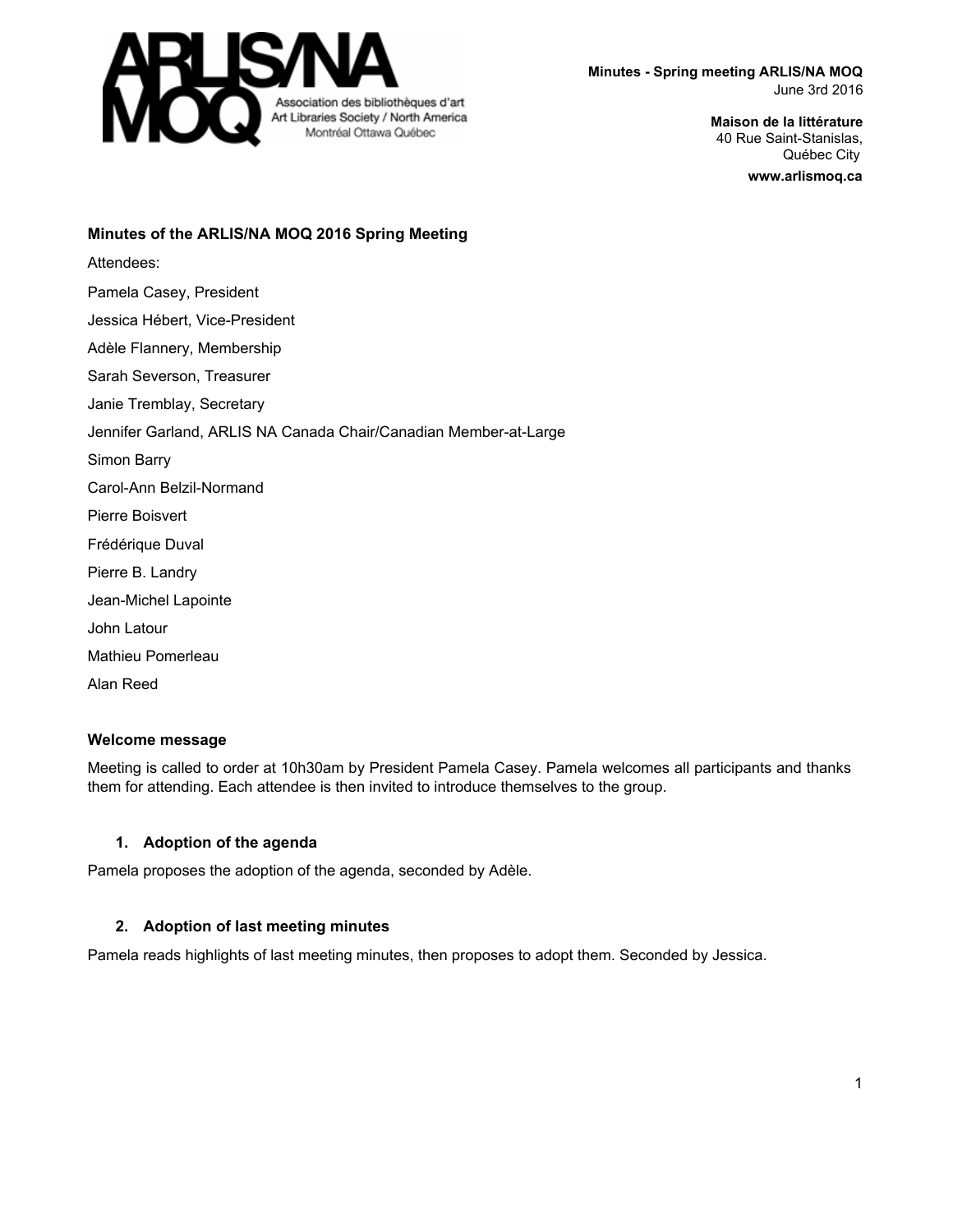

> **Maison de la littérature** 40 Rue Saint-Stanislas, Québec City **www.arlismoq.ca**

# *(Reports are submitted as is.)*

# **3. President's report**

President Pamela Casey welcomes participants and opens the floor to the other executive committee members. She reiterates the importance of organizing outreach and professional development events to encourage new members and thereby increase our chapter funds, in order for us to continue offering the excellent benefits of membership such as professional development awards, travel awards, networking opportunities and the *MOQDOC*.

# **4.** Vice-President's report

Les derniers mois ont été une période très mouvementée et intéressante pour l'exécutif d'ARLIS/NA MOQ. Dans mon rôle de vice-président, j'ai entamé un projet spécial d'une refonte et réorganisation du site web. L'ancien comité du site web a été dissous, mais plusieurs membres ont encore un rôle dans le développent et maintien du site web : John Latour s'occupe toujours du rôle d'administrateur en faisant les renouvèlements annuels de l'hébergement et du domaine ; Renata Guttman participe au projet spécial et Corina MacDonald aide de façon ad hoc avec les conseils informatiques.

# **a. Projet spécial – site web**

Le comité du projet spécial du site web comprend Renata Guttman, Alan Reed, Adèle Flannery et Danuta Sierhuis. L'objectif de ce projet était d'améliorer la navigation du site web et de simplifier l'organisation des contenus pour une meilleure utilisation. Le comité s'est réuni à deux reprises pour proposer une nouvelle structure d'information et discuté des priorités du site et son rôle dans l'association d'ARLIS. Le comité a établi les priorités, qui étaient de mettre en évidence les points suivants : qui nous sommes, ce que nous faisons et comment adhérer à ARLIS. Le site web joue également un rôle important en tant qu'archive de nos activités, nouvelles et rapports. Nous aimerions trouver une façon de réorganiser l'information et de rendre le tout plus clair et visuellement attirant. Nous avons décidé de rester avec WordPress, mais de changer le thème, pour avoir un design qui est plus à jour et qui sera adapté aux tablettes et téléphones cellulaires. Nous sommes en train de choisir le nouveau thème et la prochaine étape sera d'aménager le contenu vers le nouveau site, de modifier certains textes et de mettre en œuvre certains éléments de personnalisations. Corina MacDonald nous aidera avec les aspects techniques de ce projet. Le projet demande plus de travail que j'avais prévu au départ, mais je prévois que le nouveau site sera prêt pour l'automne 2016.

# **5. Membership report**

As of today, the membership stands at 34 paid members (among them there are 11 new members since fall 2016) and 19 pending payment. Total current members 59, assuming everyone renews.

We lost 4 members. One ex-member was generous enough to offer some insight into why she decided to leave, citing little sense of belonging, or interest in current activities, and too many emails. Her thoughtful reply is illuminating and fuels in the executive the desire to better connect with members and streamline procedures in order to prevent workflows and logistics from standing in the way of our shared passion.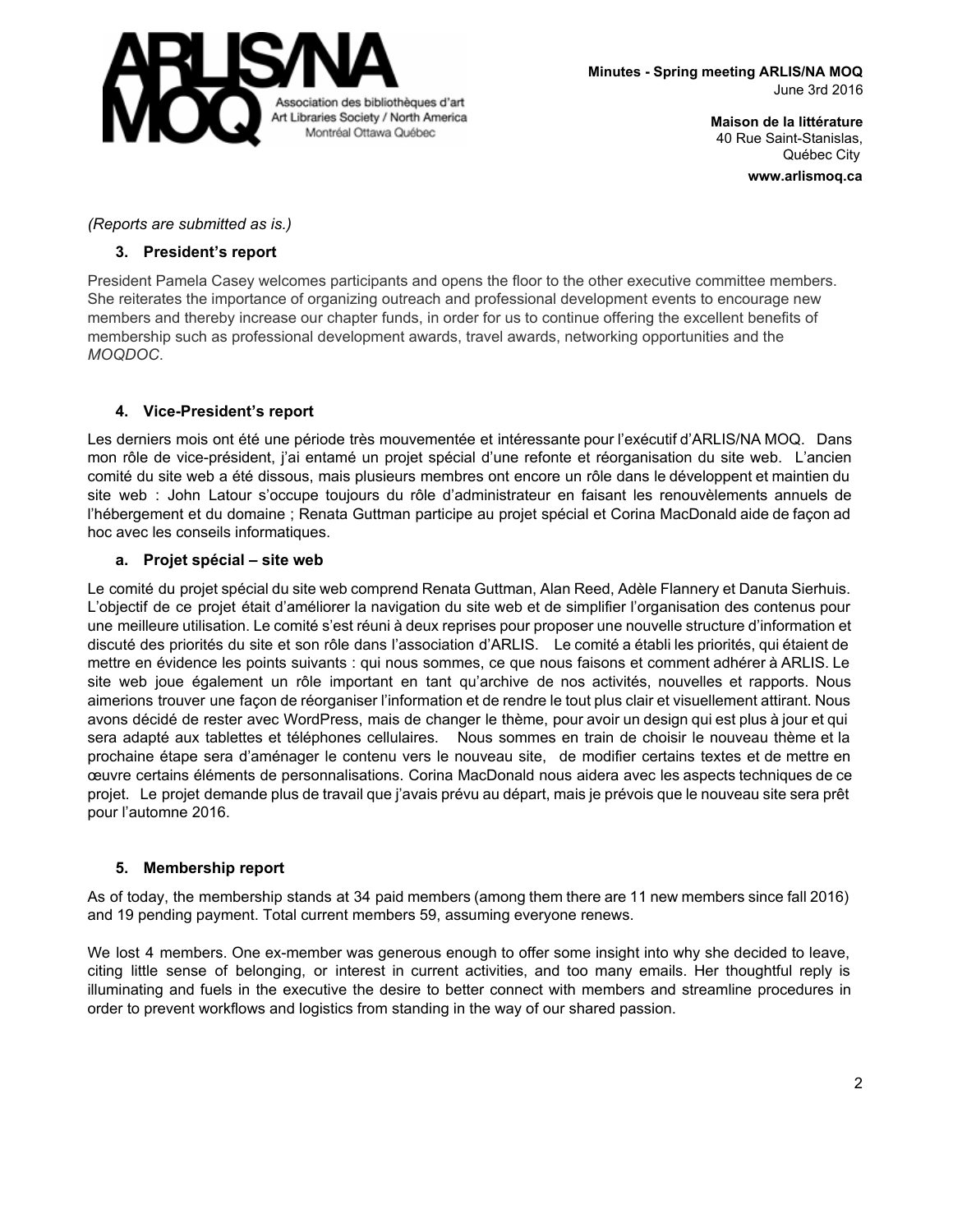

After a late start with reminder send outs, in March and April I personally contacted all current members to update their contact information, reminding them to renew their membership and confirmed their interest in continuing to receive the paper version of the *MOQDOC* (following notification from a few members who decided to opt out in favour of the PDF).

It is possible that some members were unintentionally not contacted and did not receive the announcement via the new list-serv. If this is the case, I invite anyone who wishes to have their membership updated or who know of someone who hasn't been informed to contact me at [adele.flannery@gmail.com](mailto:adele.flannery@gmail.com) I've also reached out to individuals to invite them to join the new list-serv to receive regular updates about membership and news from the executive.

In the future, renewal reminders will be sent following the Fall meeting for the next calendar year. This way, all the funds needed will be ready to support the bursaries, which are announced in the early part of the year in anticipation of the March ARLIS-NA conference.

With the help of the executive committee, membership documentation was updated, reorganized and consolidated. More specifically:

- A membership database was created in Excel to update member information, to track reminder and payment dates, *MOQDOC* send outs, list-serv subscriptions, and to facilitate mail merges;
- The [membership](http://www.arlismoq.ca/formulaire-dadhesion/langswitch_lang/en/) web form found under the *How to join* section of the website was updated to match the new simplified, fillable, [PDF membership form](http://www.arlismoq.ca/wp-content/uploads/2016/04/2016_adh%C3%A9sion_membership_FR_EN.pdf);
- New-member welcome and renewal notices were updated;
- A calendar was created to track the timeline of activities over the course of the year.

In a continued effort to recruit new members, two activities took place in early 2016:

- a. for the second year, we reserved a table at the SIS-EBSI career fair at the end of March;
- b. the second edition of the CV design workshop took place at Artexte in April.

#### **a. SISEBSI Career Fair**

The SIS-EBSI career fair was particularly successful in getting the word out about Arlis-MOQ thanks to the participation of Mathieu Pomerleau and Alan Reed, but also, Jessica Hébert who sent us many students from her Artexte table. Many students were unfamiliar with our association, therefore, many great conversations were had with fellow art lovers. We also learned about a class that presents associations at EBSI, with a contact now established we hope to participate in the future. The main goal at the career fair was to showcase our activities and promote our upcoming event, the CV design workshop.

#### **b. CV workshop**

The CV design workshop took place at the end of April and was also successful in meeting potential members while providing a useful service for emerging professionals. Hosted in Artexte's beautiful spaces, 8 people participated. Although fewer people attended than the previous year, more participants came to the 5 à 7. This is the time when we can really connect with the students on a personal level and get to know their needs as emerging professionals, while championing the benefits of being a member of Arlis-MOQ. Next year, we will aim to have the CV workshop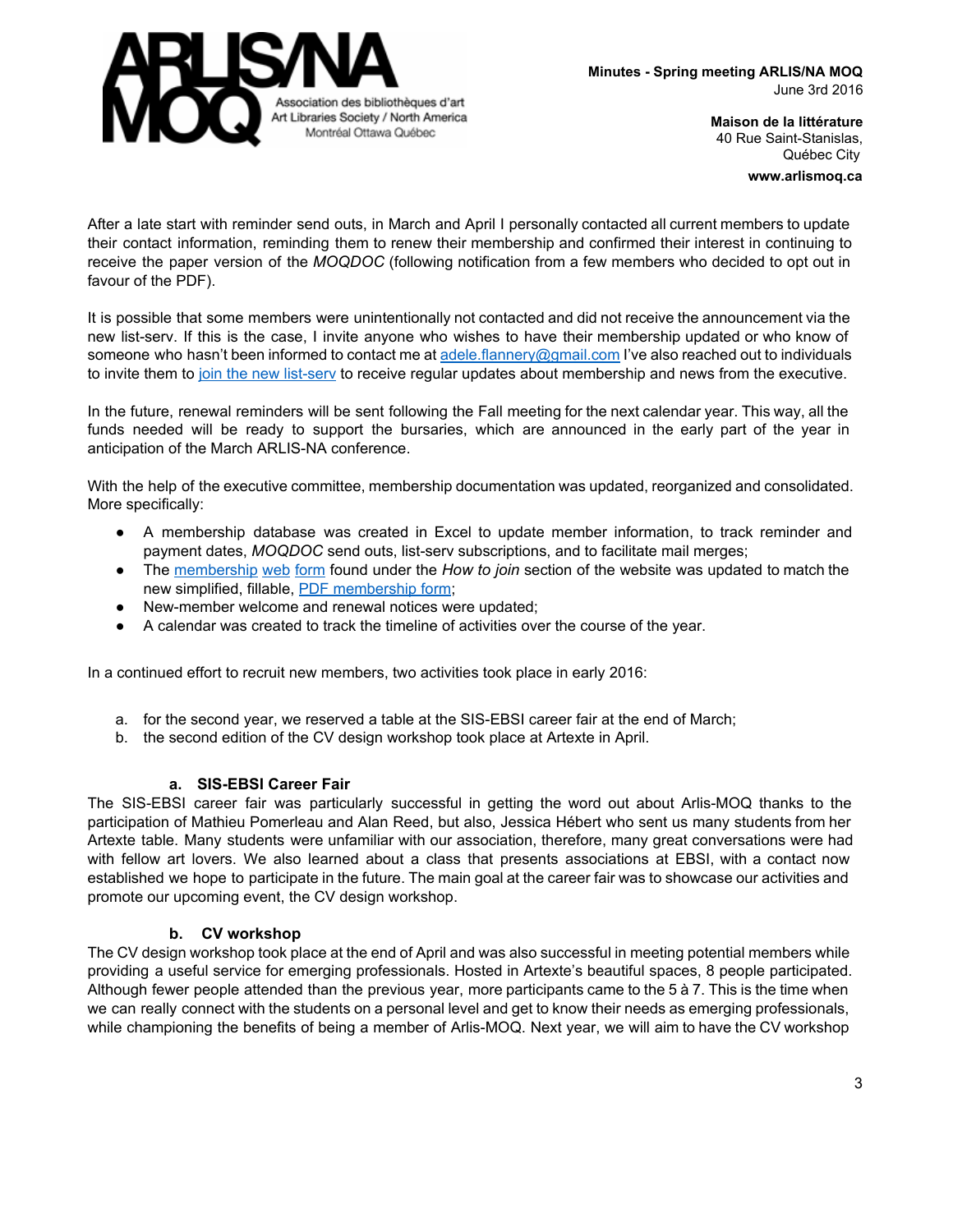

take place in February in order to maximize participation from busy students. Special thanks to Jessica Hébert and Pamela Casey for helping to organise the day and to Artext for hosting.

#### **c. Promotion**

The executive already has ideas for future activities spaced out throughout the year as we continue our effort to recruit students locally, as well as in Ottawa and Quebec.

Both of these recent activities made use of a new iteration of the recruitment poster developed during a special project with Jennifer Garland, as well as promotional pamphlets provided by ARLIS-NA. The latter required additional documentation to regionalize the information which prompted designer Adèle Flannery to create an insert with details on our local chapter and our contact points. This need also provided the opportunity to rethink the Arlis-MOQ branding. We piloted a branding prototype to stand out at the career fair among the other organisations. Painting the logo on a canvas cloth was particularly useful to identify us as an art-focused group. If it is appreciated by other members, it could be deployed to update our branding across all our platforms.

These two activities cemented in me the importance of word of mouth and establishing one on one interactions in helping potential members better understand the value of joining Arlis-MOQ. I would like to emphasize that although this recruitment strategy takes a dedicated amount of effort for each new recruit, I strongly believe that they will become long term, productive members.

In closing, I encourage all our members to be on the heals of their colleagues, who perhaps don't feel represented in larger association, to join our small but passionate group. I especially invite managers and directors to encourage their employees to join Arlis-MOQ. Thank you in advance for your continued dedication to Arlis-MOQ.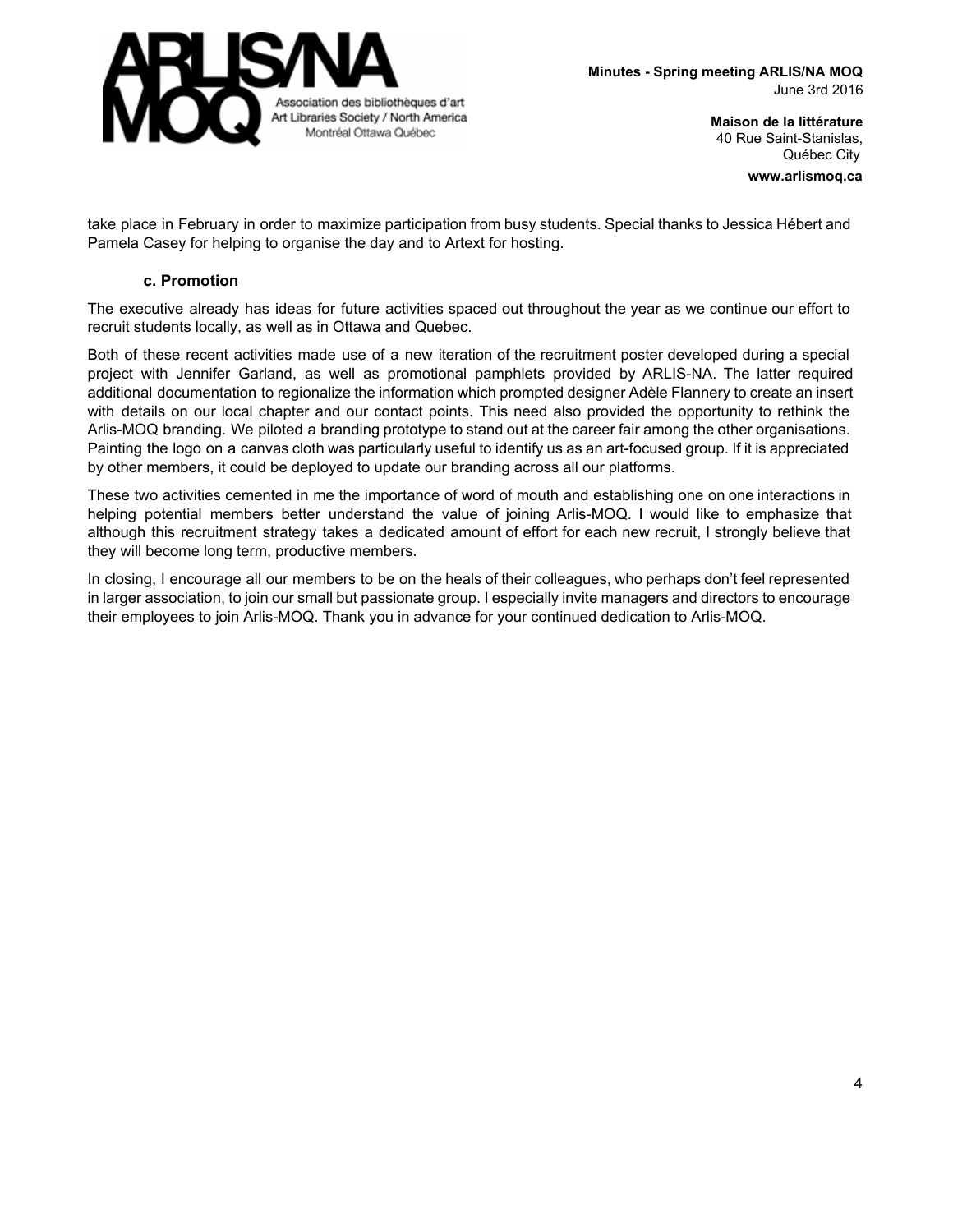

> **Maison de la littérature** 40 Rue Saint-Stanislas, Québec City **www.arlismoq.ca**

**6. Treasurer report**

| SOLDE / BALANCE 01 january 2016<br><b>DÉPÔTS / Revenues</b> | \$           | Actuals<br>1,563.48          | <b>Budget</b>              |
|-------------------------------------------------------------|--------------|------------------------------|----------------------------|
|                                                             |              |                              |                            |
|                                                             |              |                              |                            |
|                                                             |              |                              |                            |
|                                                             |              |                              |                            |
| Adhésion/Membership                                         |              | \$1,024.18                   | \$<br>450.00               |
| Inscription/Registration                                    | \$           | 30.00                        | \$<br>300.00               |
| <b>Dons/Donations</b>                                       |              |                              | \$<br>200.00               |
| Projet ponctuel/Special project                             |              |                              |                            |
| DÉPÔT TOTAL / Total Revenues                                | \$           | 1,054.18                     | \$<br>950.00               |
|                                                             |              |                              |                            |
| <b>RETRAITS / Expenses</b>                                  |              |                              |                            |
| Projet ponctuel/Special project                             |              |                              |                            |
| <b>Bourses/Awards</b>                                       |              |                              | \$(1,240.00)               |
| Contributions ARLIS/NA                                      | $\mathsf{s}$ | (100.00)                     |                            |
| Dépenses / Activities expenditu                             |              | \$(130.99) \$(350.00)        |                            |
| Imprime de MOQDOC/ Printing                                 |              | $$$ (225.35) $$$ (450.00)    |                            |
| Site web/Web hosting                                        | $\mathsf{s}$ | (185.92)                     |                            |
| Frais Mensuels / Banking Fees                               |              | $(18.75)$ \$<br>$\mathsf{s}$ | (26.25)                    |
| <b>TOTAL DES RETRAITS / Total Expenses</b>                  | \$           |                              | $(661.01)$ \$ $(2,066.25)$ |

Presentation of the actual expenditures for January to June 2016 and a new column for our expected or budgeted for revenues and expenses.

We are running at a deficit. This is something recurrent that has been recorded before but we are running out of savings. According to my estimates, and these are conservative estimates, we will end this year with about 850\$ in our account. This means that next year without an increase of revenues we will not be able to cover our yearly expenditures. In Fall 2016, we should plan a discussion at our MOQ meeting on how to address this. We have options: bringing in more money or lowering our expenditures. While our expenditures are generally low, such as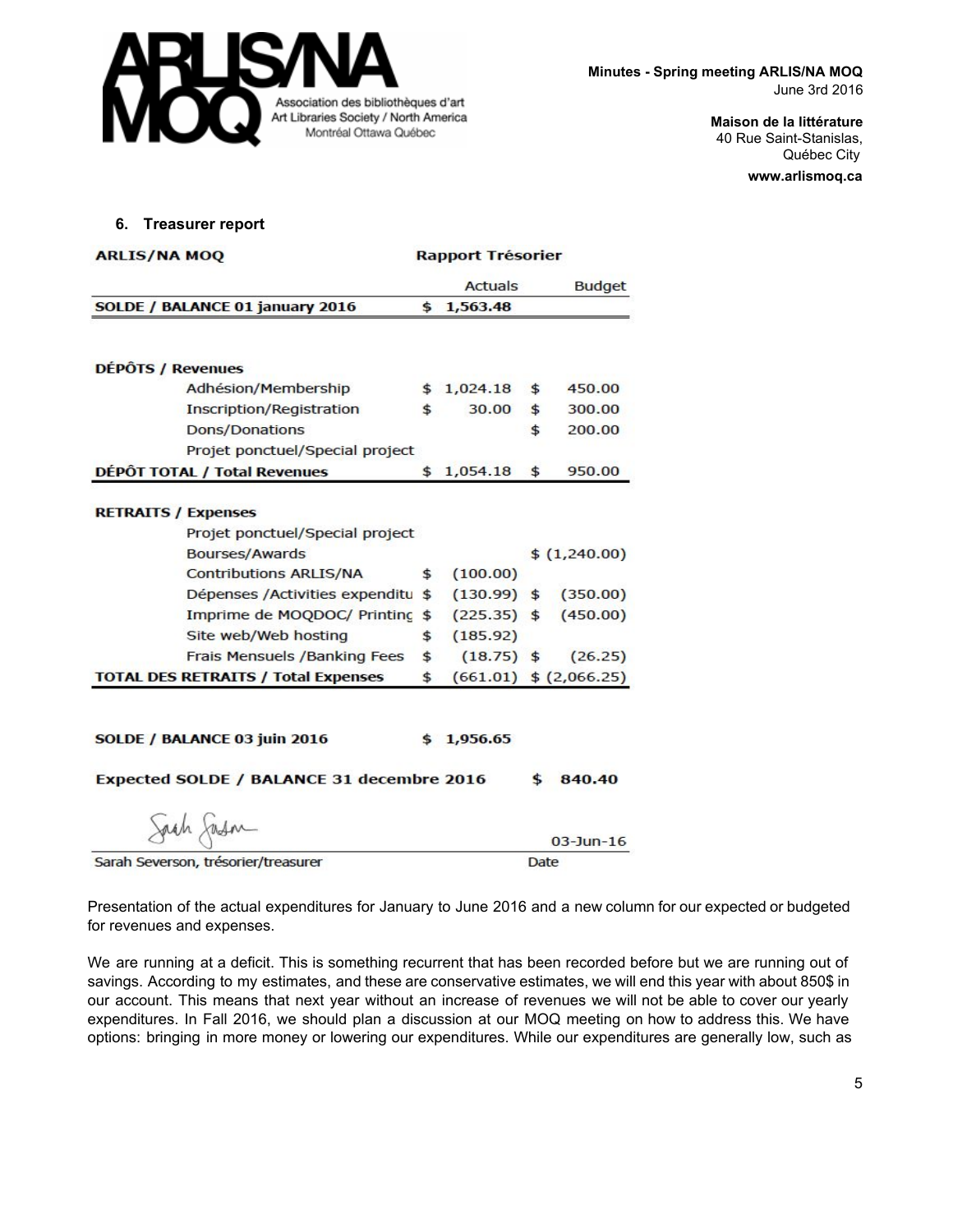

our meetings, events, and the printing of the MOQDOC, our professional development awards mean that our outgoings are high. Should anyone be interested in seeing our full statement of accounts, it can be shared.

## **7. Secretary report**

One of our new activities this year was to start a regular newsletter which is managed by the Secretary. I try to send it roughly monthly to update our members on future programming, events, call for submissions, and any other news we feel might be relevant to our members. The listserv settings were recently updated from "respond to all" to "respond to poster", in an effort to cut down on the number of emails. Any ARLIS-MOQ member is invited to use the listserv to promote programming or events of interest to other members, and we strongly encourage you to do so. Our listserv subscription is open to all, so it includes MOQ members but also nonvoting members and others with an interest in our activities. To reach me or any of us on the Executive, please email us via our [arlismoq@gmail.com](mailto:arlismoq@gmail.com) account.

# **8. Committee reports**

#### **a. Nomination Committee**

On January 1, 2016, the entire ARLIS/NA MOQ Executive Committee was renewed. As such, the only position that will need to be filled in 2017 is that of the Vice-President.

As indicated in the Chapter's bylaws, the Vice-President shall perform the duties of the President in case of the President's inability to serve and he or she may be assigned other duties by the President. The term of office for the Vice-President is one year after which he or she becomes the President for a one-year term.

As with all positions on the Executive, the Vice-President must be a member of the Chapter and of ARLIS/NA. If he or she lacks the institutional support to maintain a membership with ARLIS/NA during their term of office, then the Chapter may cover their membership fee.

Joining the Executive Committee is a great way to contribute to the success of the Chapter on a local level, and through a membership with ARLIS/NA, it presents opportunities to connect with colleagues across North America.

Anyone interested in becoming Vice-President in 2017 should feel free to contact the Nominating Committee at their earliest possible convenience.

Thank you very much.

The Nominating Committee

John Latour (jwlatour@yahoo.ca) David Sume [\(david.sume@gmail.com\)](mailto:david.sume@gmail.com)

#### **b. Professional development**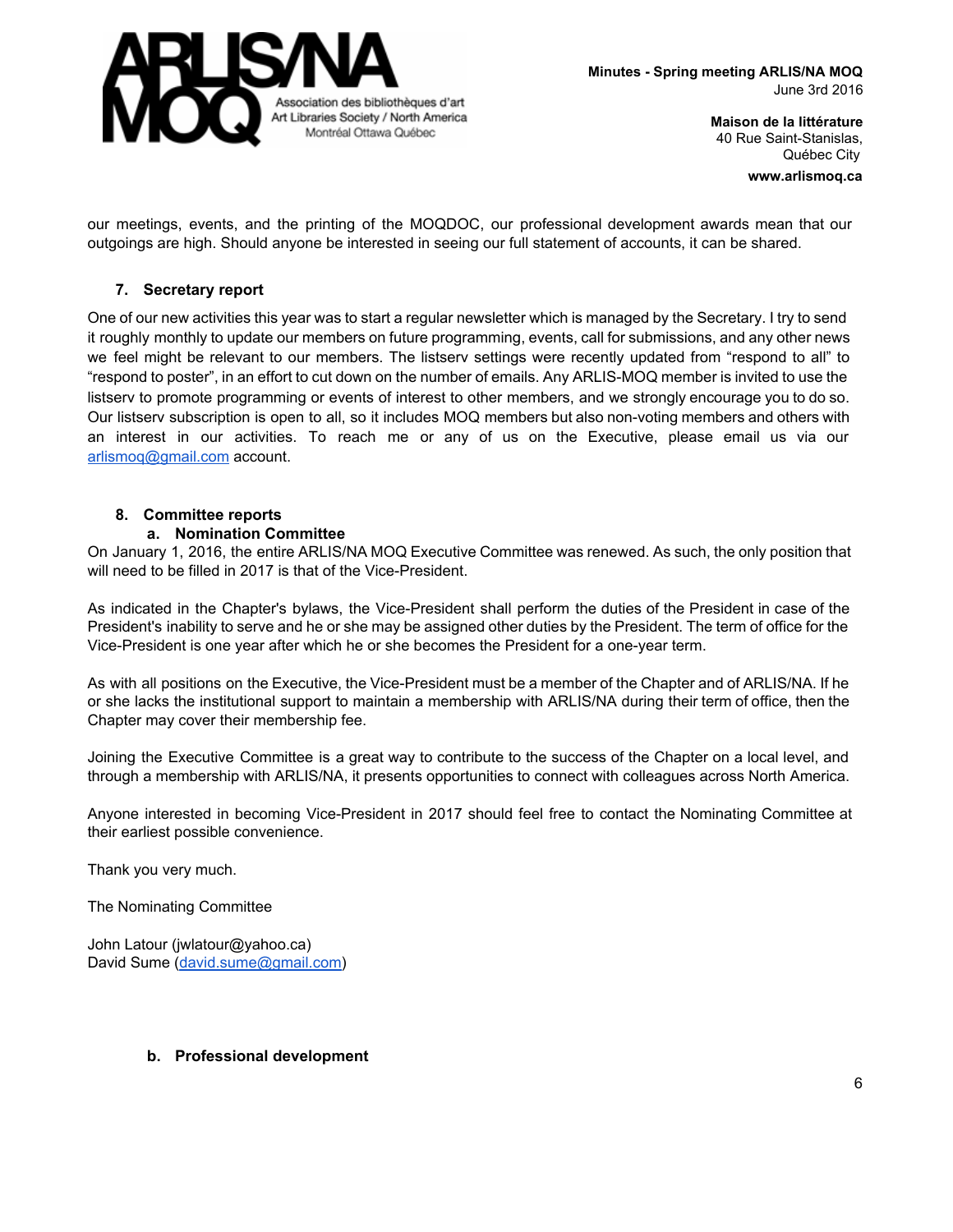

En fonction des revenus disponibles, le comité en concertation avec les membres de l'exécutif d'ARLIS/MOQ a opté pour un appel de bourses pour les bourses d'adhésion Daphne Dufresne et Marilyn Berger seulement. Les fonds normalement réservés à la bourse de voyage Michelle Gauthier sont reportés à l'année suivante.

Un appel de candidature a été envoyé le 1<sup>er</sup> février 2016 d'une durée d'affichage de deux semaines. Aucune candidature n'a été reçue.

On note deux principaux problèmes qui peuvent être liés au manque de candidats :

- 1 L'appel de candidature a été lancé de façon trop tardive, ainsi les membres avaient déjà payé leur contribution d'abonnement.
- 2 Les coordonnés pour où envoyer le dossier de candidature n'étaient pas inclus dans l'envoi courriel, nécessitant d'aller sur le site web d'ARLIS/MOQ.

Ainsi nous souhaitons consulter les membres d'ARLIS/MOQ lors de la réunion du printemps 2016 pour déterminer ce qu'ils souhaitent pour les bourses d'adhésion Daphne Dufresne et Marilyn Berger :

- 1- Faire un nouvel appel de candidature
- 2- Faire un tirage au sort parmi les membres inscrits
- 3- Reporter les fonds à 2016-2017

Simon Barry Hélène Brousseau Danielle Léger (Membres du comité)

#### **c. MOQDOC**

The MOQDOC committee is currently comprised of Adèle Flannery, Alan Reed and Jessica Hébert. We've been working hard at seeking out content and incorporating new ideas into the publication. We might consider the latest issue as the "review issue" as most of the articles are in the form of reviews, either of publications or exhibitions, with the exception of a report by ARLIS NA chapter liaison Rebecca K. Friedman. We would like to sincerely thank everyone who took the time to write articles to this issue; your thoughtful contributions are vital to MOQDOC's continuation.

I'd like to take this opportunity to announce that I'll be stepping down from the committee as of next month in order to better dedicate time to my tasks as VP. It has been a privilege working on this publication for the past two years and I couldn't have asked for better collaborators. Both Adèle and Alan have done remarkable work for MOQDOC and I am so grateful to have been able to work with such as great team. With this in mind, the committee is currently seeking two new members to join for the Fall 2016 issue. *Je tiens à souligner que nous cherchons un.e* membre francophone pour le comité. Ceux et celles qui ont un talent pour la rédaction et la revision du français, *vos talents sont si précieux!*

If anyone is interested in joining the committee you can let Alan or Adèle know.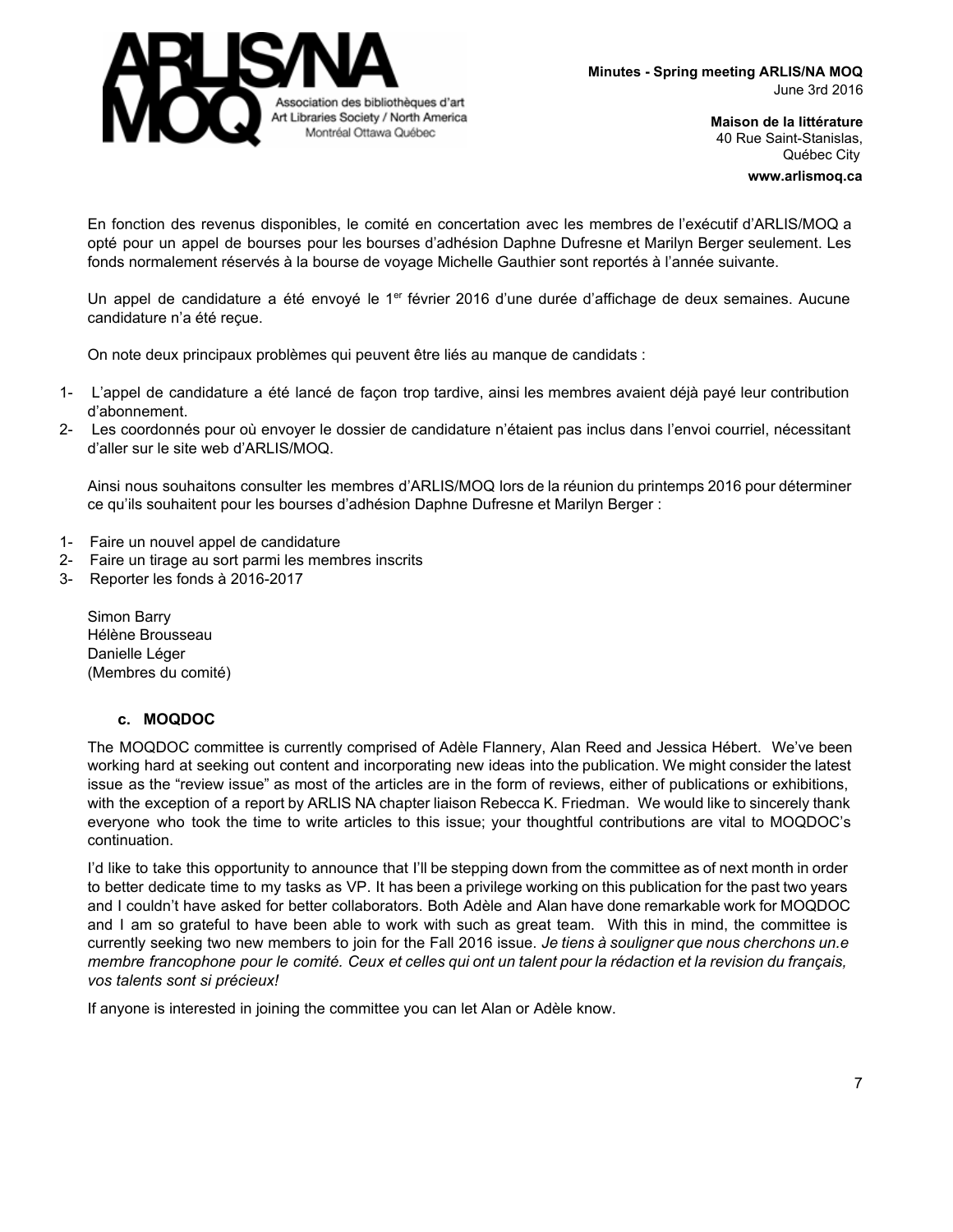

## **9. ARLIS/NA Canadian Liaison report**

As Canadian Liaison to ARLIS/NA, it is my job to move information in both directions between the Canadian chapters and the ARLIS/NA Executive Board.

I want to stress the six Strategic Directions recently outlined by ARLIS/NA to help us align our chapter activities with the goals of the Society.

- ∙ Leadership and Advocacy
- ∙ Organizational Advancement
- ∙ Art Information Professionals
- ∙ Diversity and Inclusion
- ∙ Innovation and Technology
- ∙ Collections and Access

These points have more detailed definitions on the ARLIS website:

#### https://www.arlisna.org/about/strategic-directions

ARLIS/NA has many resources for its members. I encourage you to sign-up for the ARLIS/NA listserv as a way to seek and share information. The list is freely available and is archived. I also encourage you to explore the website: ARLIS/NA has a number of special interest groups and committees, and you are also encouraged to join - many Canadians serve on these. The ARLIS website also features the Learning Portal, which includes selected recordings of past conferences, webinars and professional development activities.

The Executive Board is now accepting applications for special funding requests. \$500 USD is available for chapters for projects that link up to the points outlined in the strategic directions. Past examples include outreach events and publication design.

For new professionals, there is the ArLiSNAP section, which has its own listserv and website for discussion and highlights jobs and opportunities. There was a call just recently for a new Canadian liaison of that section.

#### **10. Discussion points**

#### **a. Financial situation, with a focus on MOQ bursaries**

Discussion on how our current financial situation, and particularly how this impacts our ability to offer professional development bursaries. Can we continue to afford our bursaries, seeing as how we operate at a deficit?

A suggestion is made as to whether we should approach the bursaries differently, such as dropping the travel bursary and offering more awards toward membership fees. However, the general consensus is that the travel bursary offered by our chapter (\$1000) is highly valued, and gives our members a real opportunity to attend the ARLIS NA conference. It therefore should continue to be offered.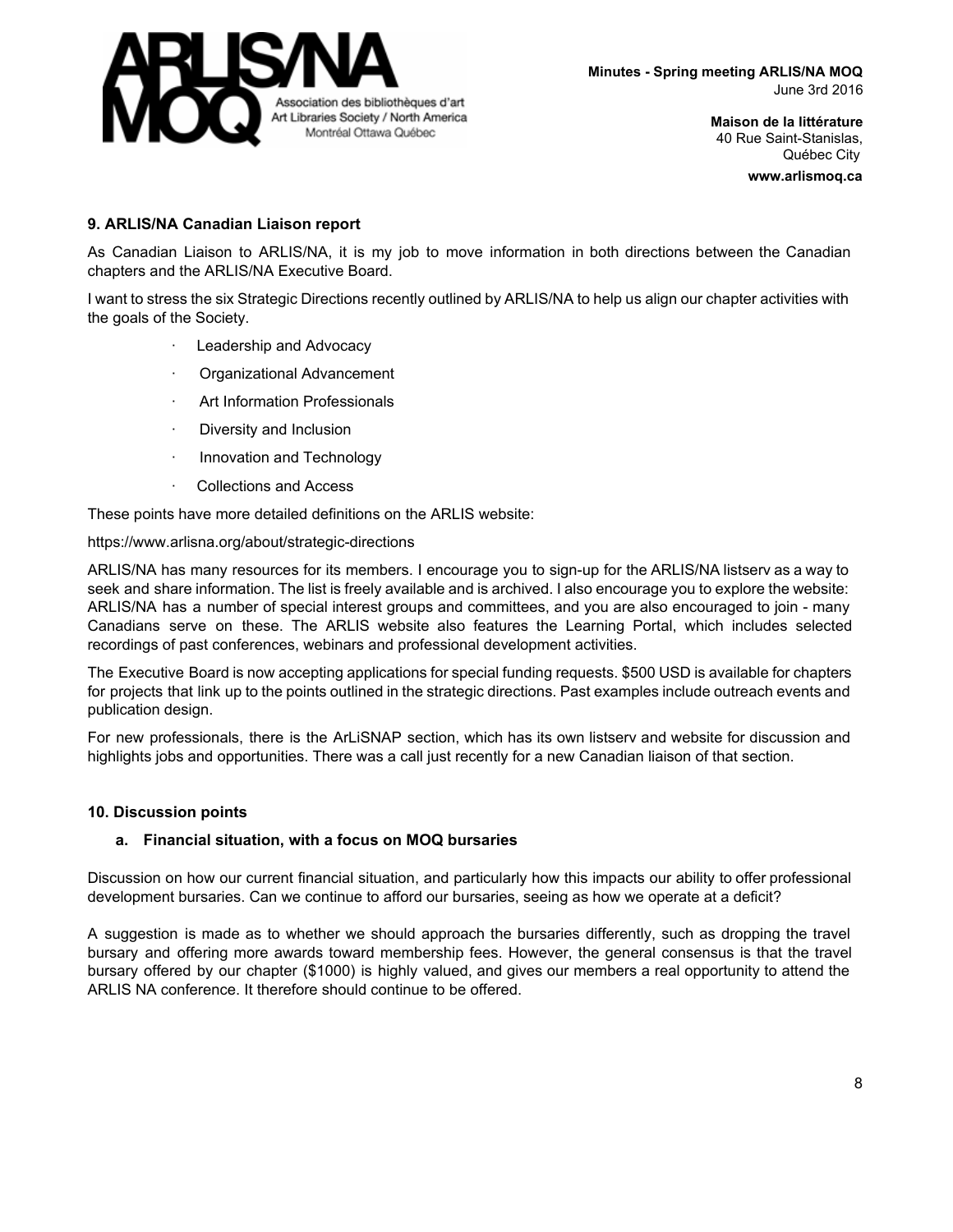

However, it is noted that with the call for submissions this spring for membership awards, there were no applicants to the membership professional development funds. How can this be avoided in future and better encouraged? A number of suggestions are made:

- Timing and communication could be improved: potentially separate the calls for membership awards and the travel award, to encourage their visibility and hopefully lead to a higher number of applicants
- The MOQ travel award should be offered in early fall, such as late September or early October, and timed with the announcement of open early bird registration for the ARLIS NA conference
- The membership awards could be offered directly after the fall meeting, as ARLIS NA and MOQ memberships are renewed each January
- Should there be no applicants for membership awards, we could decide to put this amount towards increasing the travel award, as rarely does \$1000 cover all expenses
- Improve communication about the bursaries, especially for students and new professionals, and highlight the benefits of attending the ARLIS conference as a future/new professional
- Continue to find ways to raise funds, such as encouraging new members (thus encouraging membership fees)

The MOQ executive discuss plans for a potential fall fundraising event which would involve a networking event with professional headshots offered for a fee. This outreach activity should encourage recruitment of new members as well as serve as an occasion for professional development. The fee is discussed - some feel it should be higher, some lower - and good timing is again encouraged, especially to attract students.

Finally, the comment is made that in order to encourage donations, we could investigate the option of giving tax receipts. Our chapter's tax status should be clarified - Pamela Casey will investigate, and reach out to other Canadian chapters to find out how or whether they manage this.

# **b. Private vs public documents on MOQ site (vote)**

Currently, our meeting minutes and membership information are not made available publicly on the MOQ website.

For the minutes: the question of whether to publish our meeting minutes on the website (as other ARLIS chapters do) is raised and put to vote.

Vote: UNANIMOUS, in favour of publishing the minutes from biannual chapter meeting on the website.

For membership information: It is proposed that all members be given access to the MOQ membership list, a list which would feature member names, as well as potentially providing titles, institutions, and emails. Members could opt-in about publishing their information upon renewal. Networking and being able to connect with other art information professionals is one of the benefits we often present to new members. The solution to presenting this information without make it public would be a private section on the MOQ site which would be password protected, with the password updated and distributed upon membership renewal each year.

Vote: UNANIMOUS, in favour of creating a password protected part of the MOQ website where the current membership list would be distributed to MOQ members, a list to which current members could opt-in to include their names and contact information. Once this section is made available, the MOQ executive will be in contact with members to seek their permission for their names and/or details to be included.